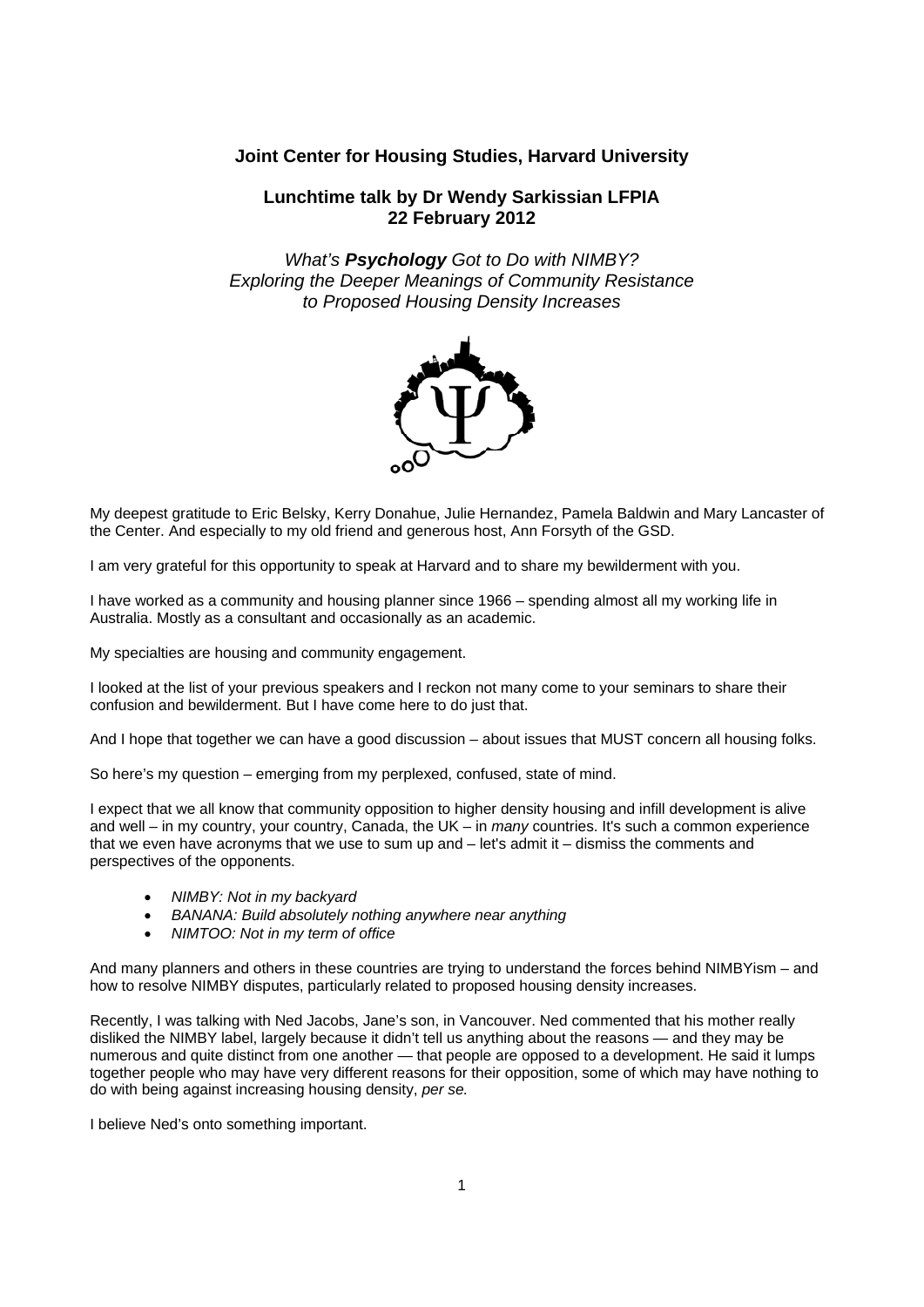But – here's my question: *What if NIMBYism were justified because what is planned for your backyard was really something that shouldn't be in your backyard?*

Now, I am not talking about *BANANA* – I'm talking about neighbor resistance to housing density increases that people experience as happening *in their backyard*. And **backyard** is important in this context. This is about the proposed new housing planned for a lower density neighborhood that has not had much of that – at least, not yet!

My second question today is this: *What if our new higher density housing were truly "home-like" and fitted well with and into neighboring housing and residential neighborhoods?* 

(This is the central task for most planning: is this development going to be a good neighbor? And how can I create a dialogical space, during the planning and approval process, that might help this outcome?)

What if everything we learned – and knew – about housing – as planners, developers and members of the land professions generally – in the 1960s and 1970s – were brought to light and brought to bear in the creation of – and community engagement about – increased housing densities in lower density neighborhoods?

## **Would it make any difference?**

#### **Are these issues important?**

Boston feels like the right place to be having this conversation:

- Herbert Gans, sociologist
- Chester Hartman, planner
- Marc Fried, psychologist
- Peter Marris, sociologist

These people remind us of the building blocks of community psychology as they explored the effects of the forced relocation of the multi-ethic residential community from Boston's West End. Marc Fried spent several years with West Enders researching the psychological effects of their dislocation. More than 90 percent showed symptoms of depression. Fried concluded that cohesive neighborhoods provide residents with a feeling of rootedness that is essential in maintaining a sense of identity and purpose. The study also helped establish the notion that people can grieve for the loss of something other than a loved *person*.

### **As an aside:**

I went to visit that "50 acres of emptiness" last weekend.

I struggled to breathe. I could hear the voices of the women – still crying. Still grieving.

I found it cold, windswept, drab, bare – even though I was told it's been greatly improved in recent years. Still, I felt much, *much* more shock than I had expected – having read about it as a planning student in the early 1970s.

Since physically it's gone, for the displaced residents who are still *living*, the old West End is now only a "neighborhood of the mind": a landscape of memory.

At least for a while – back in the seventies, we learned from this disaster: we learned that forced relocation – when you are physically torn from your core territory of home – breaks you and it breaks your heart. It destroys people, neighborhoods AND communities. And the grieving persists. Michael Young and Peter Willmott's studies of relocation out of inner London showed same thing.

The British sociologist, Peter Marris, who lived in Boston in the seventies, writing in *Loss and Change* (1974) argued that: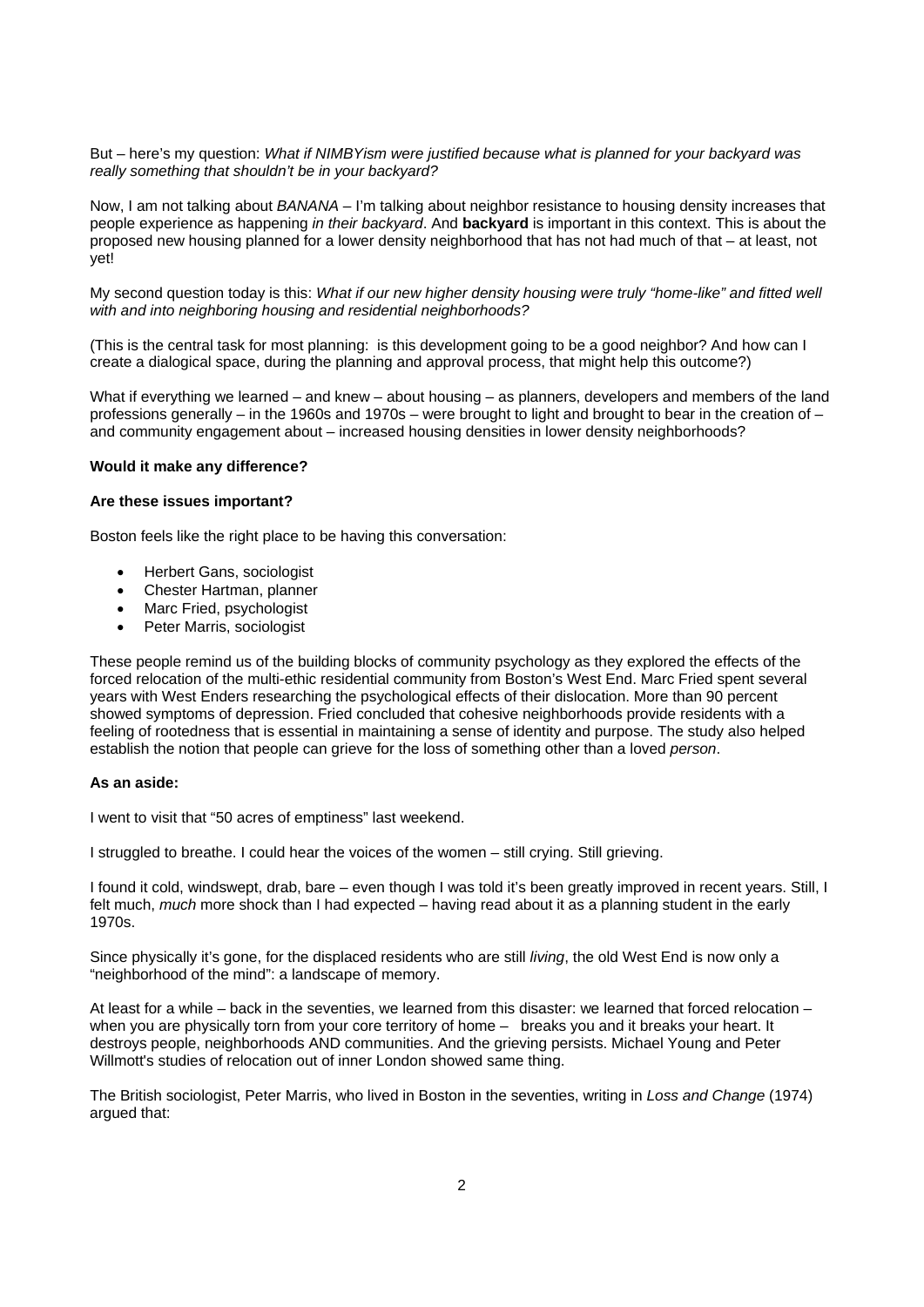"People cannot reconcile themselves to the loss of familiar attachments in terms of some impersonal utilitarian calculation of the common good. They have to find their own meaning in these changes before they can live with them" (1974: 156).<sup>1</sup>

Peter also suggested general principles for reducing the traumatic impact of an event before it took place, as well as assisting in psychological recovery after the change has been introduced. Instead of resisting, vilifying or dismissing communities' resistance to change, we might be better off *slowing down to the psychological limits of what communities can handle* and preparing people well before we introduce major social change. He suggested giving affected communities a lot of advanced notice to prepare mentally for a change (as abrupt change tends to be more traumatic than expected change).

Just ask the descendants of the thousands of Aboriginal people – in your country, my birth country and my adopted country – who were forcibly removed from their traditional homes and lands. Giovanni Attili and Leonie Sandercock have documented that pain in their powerful new film about First Nations people in northern British Columbia: Finding Our Way (2010).<sup>2</sup>

We also know from the experiences of Sandy, Katrina, the tornado in Joplin, Missouri, where entire neighborhoods were destroyed, and decades of drought – and recently fire and flood – in Australia, that treating depression in survivors is a big part of post-disaster mental health care and involves collective as well as individual trauma.

In the sixties and seventies, when I was a researcher with the New Haven Redevelopment Agency and later a planner in Australia – sociologists and psychologists still hung out with planners. I was one of them.

But somehow we've forgotten the wisdom of those wise, heart-centered and thoughtful Boston researchers. We've had to relearn that material, helped by people like Mindy Thompson Fullilove at Columbia University's School of Public Health – writing about the psychology of place: *Root Shock: How Tearing up City Neighborhoods Hurts America and What We Can Do about It*. 3

Many Australians are highly critical of planning in the United States. Yet what we've done in Australia – tearing down public housing estates and destroying longstanding, close-knit communities, especially in southwestern Sydney – is a national disgrace.

So we must relearn these lessons because there appears to be no repository of this knowledge with its painful and hard-won lessons.

Perhaps this is an example of professional and institutional amnesia: the sort that occurs when a dominant paradigm cleanses history and excludes "the inconvenient truth".

The same goes for the psychology of housing and the psychology of place…

For *that* body of core knowledge, we need to tie on our headbands and rainbow scarves and journey back to Berkeley, not Boston, in the seventies, not the sixties. In that decade, environmental psychologists all over this country (and a few in Australia) were contributing to an understanding of the psychology, meaning, symbolism and effects of the core territory of "home". My mentor, Clare Cooper Marcus, was among them.

Yet that work seems – like the Boston work a decade before – to have sunk from sight. At least where municipal planners, developers and politicians are concerned. Sunk like a stone.

<sup>3</sup> Fullilove, Mindy T. (2005). *Root Shock: How Tearing up City Neighborhoods Hurts America and What We Can Do about It.* New York: Random House.

 1 Marris, Peter (1974). *Loss and Change.* New York: Pantheon Books.

<sup>2</sup> Attili, Giovanni and Leonie Sandercock (2010). *Finding Our Way: Neba wheti hon'a e kwuznut*. 90-minute documentary (Vancouver: Moving Images distributor). See: http://www.mongrel-stories.com/films/finding-ourway/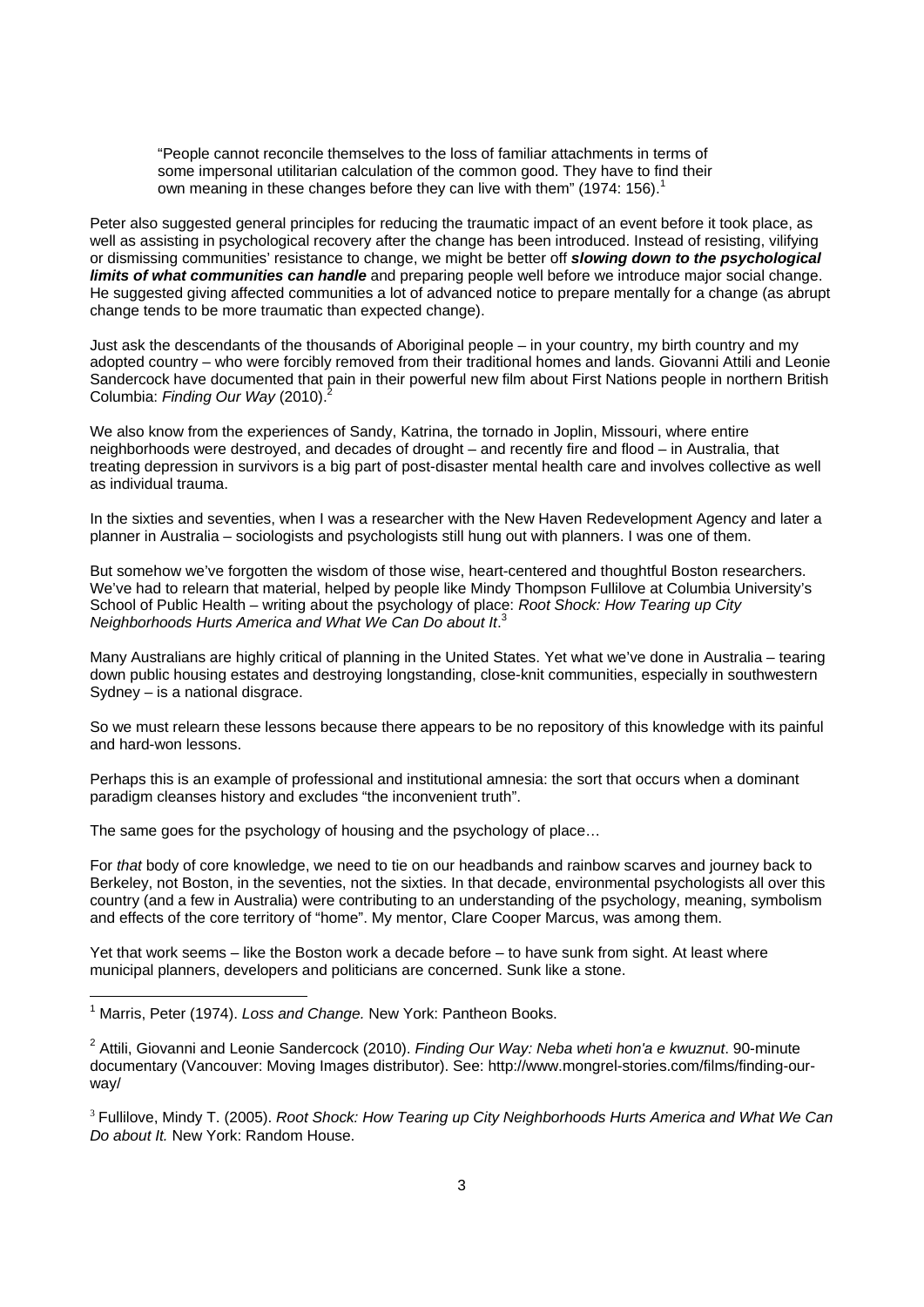What I'm saying is that there *was* a time when we in the land and community-building professions **knew** about the building blocks of good housing and good neighborhoods.

That knowledge influenced the education of thousands of planners and architects. And more than a few principled developers. Here, in my country – everywhere.

I know, as a practitioner, that we *did* discuss those matters – that body of research and knowledge – when we planned suburbs and residential neighborhoods. It DID influence us. I KNOW that. I was there in the thick of it planning new suburbs in Australia.

There was a richness and texture to our conversations in those days. But not NOW.

We've lost that – just as we lost the West End lessons. We've lost – or we've forgotten – the basic, fundamental building blocks of the professional practice that might – just might – help us create more *acceptable* higher density housing and encourage its positive reception in existing residential neighborhoods.

Today I'm going to share some of my recollections of this lost material, this forgotten discourse. The sixties and the seventies.

And to suggest how we could use those old/new insights to influence our *current* community engagement processes about proposed housing density increases.

*En route* I am going to show you *my* home – a small eco-village in a tiny village in New South Wales two hours' drive from Brisbane. My husband Karl and I bought half an acre of "community title" land in 2001; we've ownerbuilt our house and have lived there for about six years.

Nimbin (how coincidental for this talk!) is a famous alternative community, known as "Australia's Woodstock". In Jarlanbah, our eco-village, neighbors are up-in arms about one proposed density increase: putting a kitchenette in one detached dwelling on a half-acre lot.

But before I embark on my wander down *Memory Lane*, I'm going to foreshadow what I believe a reconsideration of our forgotten knowledge might mean for community engagement practices.

The discourse I'm about to describe has a very "seventies" quality to it, like the village where I live. My model is based on a deep respect for the pivotal concept of "place attachment".

Daily, in my consulting practice, I encounter the dominant paradigm: the deficiencies of current community engagement practices. Everywhere – in my consulting practice: a meanness, a tightening, a harshness… Particularly in municipalities and among developers, the risk managers are in the ascendency; their victims are harmony, collaboration, creativity and inclusiveness. It's almost impossible to be caring and impossible to be "loving" in such a harsh and alienating environment.

I have spent 44 years working in community engagement in every Australian state and territory and my considered view is that *only loving attentio*n can help us with this problem.

#### Truly, I mean it!

Academic planners like Leonie Sandercock, Libby Porter, Karen Umemoto and Aftab Erfan are now writing directly and explicitly about "What's Love Got to Do with It?" in *Planning Theory & Practice* (December 2012).

I'm with *them*.

I never thought I'd see the day!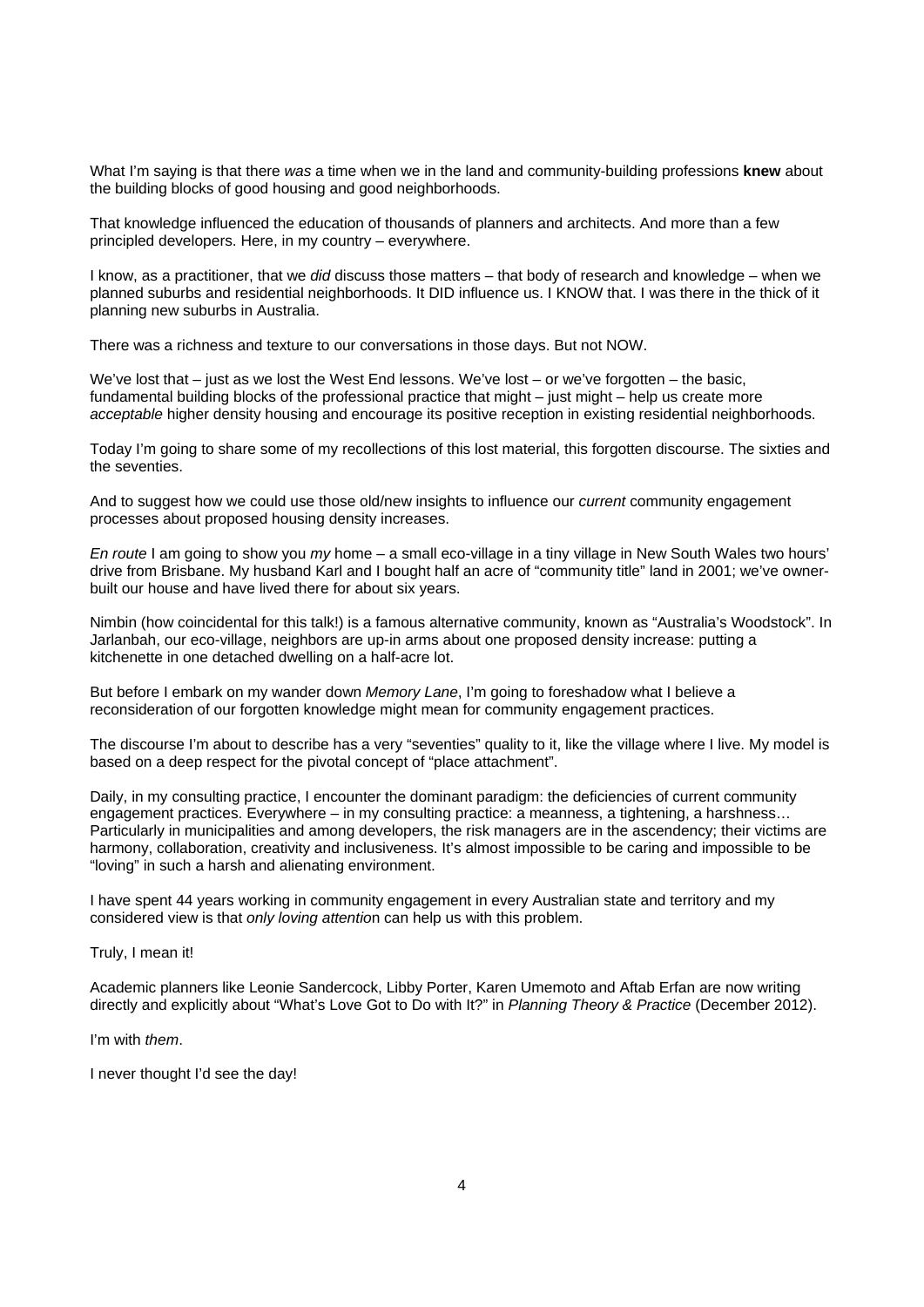Aftab writes:

*To know you is to love you.* 

*Over the months of my so-called research You have emerged Like a three dimensional world Out of a pop-up book The flat version of which I had read too many times. Now you're standing before me With all your strength And all your vulnerability on display. To have seen your suffering up close Is to look at you with new, far more appreciative, eyes.*<sup>4</sup>

My model for community engagement addressing NIMBY issues is about *LOVE*. In my model, *L* is for listening, *O* is for openness, *V* is for validation and *E* is for community education.

I'm all for approaches that enable community capacity strengthening. We need to help community members understand the sustainability reasons behind housing density increases. However, I believe we make a *huge* mistake when we try to educate people *firs*t – before we listen openly to them and validate what they have to say to *us.*

As I am suggesting that we need to go back to the sixties and the seventies, I present my model graphically in an appropriately hippie fashion.

So, I'm advocating that we engage with NIMBY responses with engagement processes that are deeply respectful, with more than enough time for the *L* of listening (the *social policy of everyday life*, as John Forester would have it); that we model the *O* of openness and inclusivity in our processes; that we *V*, validate and respect community members' views.

In validating local views, we must work especially diligently to address the issue of th*e influence* of community members - so brilliantly highlighted in Roz Lasker and John Guidry's latest book.<sup>5</sup> For them (focussing on marginalized groups) community engagement is like running in a relay (baton) race.

Unless you are actually in the race, start on time, are at the starting line, running in a lane, carrying a baton (your precious local knowledge or information), able to jump hurdles on an uneven track, keep the baton in your hand and pass it to someone who can cross the line and hand it to an "expert" [who will inevitably have a "blind spot"[...], your views have little or no chance of having "influence".

Our validation must include *influence*.

And finally (*not* firstly), we come to the *E* of *LOVE*: *Education*.

In this regard, we must also direct our educational activities to protecting the future of all beings on our living Earth. We must develop strategies to build and strengthen community capacity, literacy and knowledgeability about why housing density increases are important for sustainability. A huge battle has been waging for more

<sup>————————————————————&</sup>lt;br><sup>4</sup> Erfan, Aftab and Leonie Sandercock (2012). "Plato's Lacunae: On the Value of Loving Attachment in Community-Based Planning Research and Practice" in Libby Porter, Leonie Sandercock and Karen Umemoto, eds. "What's love got to do with it? illuminations on loving attachment in planning", *Planning Theory & Practice*, Vol. 13, No. 4, 593–627, December.

<sup>5</sup> Lasker, Roz Diane and John A Guidry (2009). *Engaging the Community in Decision Making: Case Studies Tracking Participation, Voice and Influence.* Jefferson, NC and London: McFarland and Company Ltd.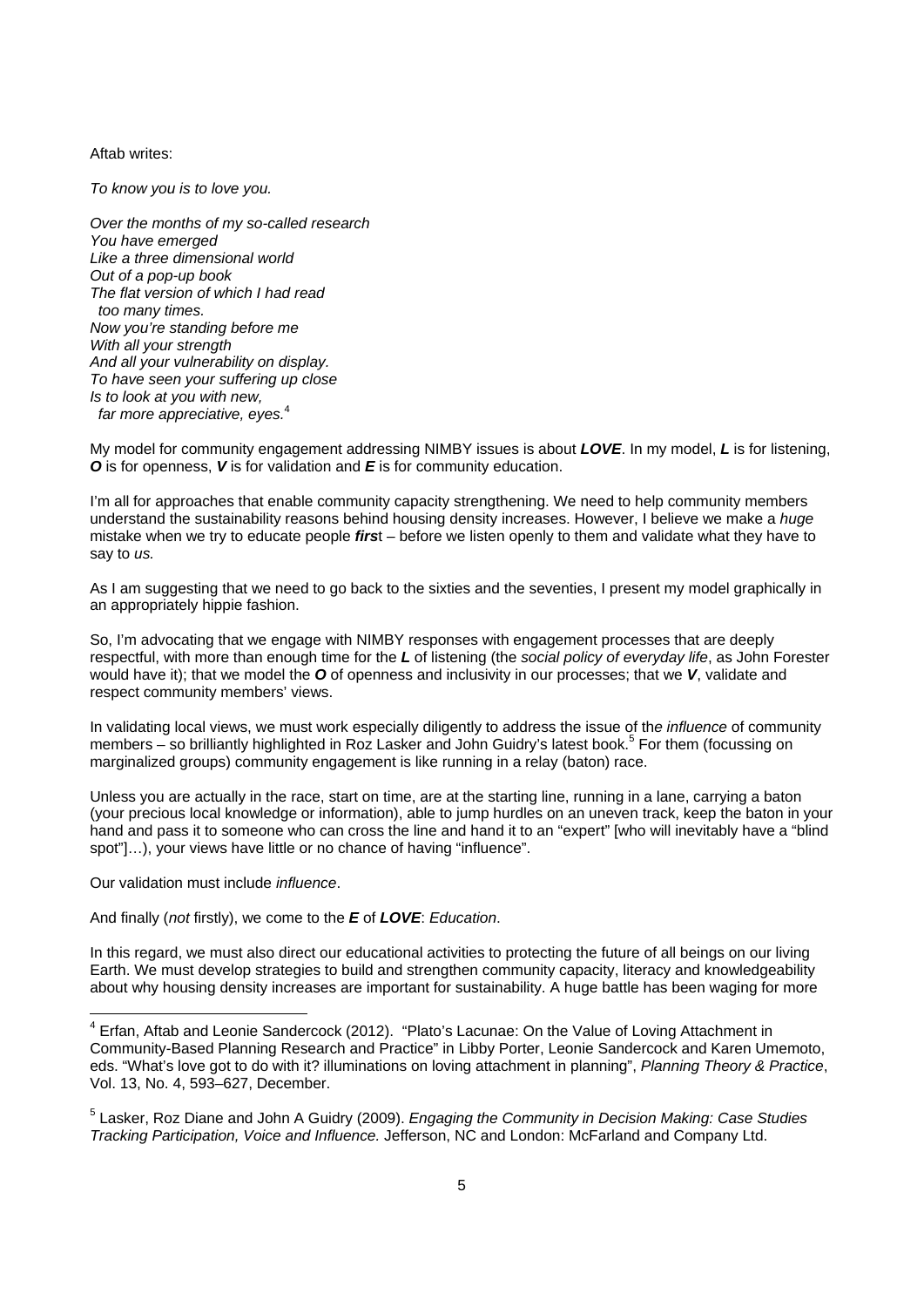than two decades about this matter in Australia: *Does housing density really achieve sustainability objectives?* (Please, God, we are *not* going down that road today…)

Today, so that we can all leave here before midnight, I am going to *assume* that increasing housing densities has ecological and sustainability benefits and that we ought to find ways to educate residents about those imperatives.

I discuss how that community education should occur in my book, *Kitchen Table Sustainability: Practical Recipes for Community Engagement with Sustainability* (2009)*. 6* 

I'd transform community engagement processes from the mean-spirited and stingy, mingy things they are today into a process based on love. My experience teaches me that processes infused with loving attention would work a certain magic on even the hardest heart. I've seen that happen. Often.

#### **But what of housing design**?

We all know that some infill housing is simply awful. Woeful. Not home-like. It looks like offices or factories, is harsh, not domestic in scale or appearance... causes problems with privacy, overlooking overshadowing... It rarely "fits in" because many designers, seeking peer accolades and representation in the glossies, want their housing to "stand out". It does not look as though it belongs in *my* backyard. (There's a good thesis topic in that one!)

#### What to do in *that* regard?

We'll need more than loving attention to remedy the design of some of the new higher density housing I've seen in recent years – and it's not only in Australia!

Here's some new housing in central Adelaide on a bitterly contested site that had been pretty much promised by the City politicians and the planners to Urban Ecology for an eco-village. They built one highly successful village in central Adelaide (Christie Walk) but they failed to get this one approved.

In the home-like Christie Walk, developed from 1999 to 2006, the overall strategy was to use high internal mass within highly insulated envelopes with multiple user-controlled ventilation options and thermal flues. Vegetation and outdoor spaces were included as an integral part of the passive house design approach. Smaller house plan areas were favoured with quality of space considered more important than mere quantity. This is most clearly demonstrated in the first cottage built on the site, a two-storey, two-bedroom straw bale house of just 55 $m^2$ . 7

A range of dwelling types is represented in the project with differing configurations, orientations and construction systems that demonstrate the effectiveness of environmental design for various conditions and lifestyles. The two- and three-storey cottages are detached structures; the 3-storey townhouses are linked. Solar control for the cottages and the first six apartments is limited to controlling east/west sun penetration. The other dwellings have ideal solar orientation. Solar access angles dictated building heights and form and solar access to the neighbouring childcare centre was protected by careful design of roof profiles.

Well, this is where the lessons from grieving for a lost home in the sixties in Boston and the psychology of home in the seventies in Berkeley converge, in my opinion.

This is where place psychology, place attachment, the psychology of home and the interconnected fields of community psychology, environmental psychology and humanistic psychology come into play with regard to NIMBY responses to proposed housing density increases.

<sup>6</sup> Sarkissian, Wendy et al. (2009) *Kitchen Table Sustainability: Practical Recipes for Community Engagement with Sustainability.* London: Earthscan*.* 

 $7$  www.urbanecology.org.au/ eco-cities/christie-walk/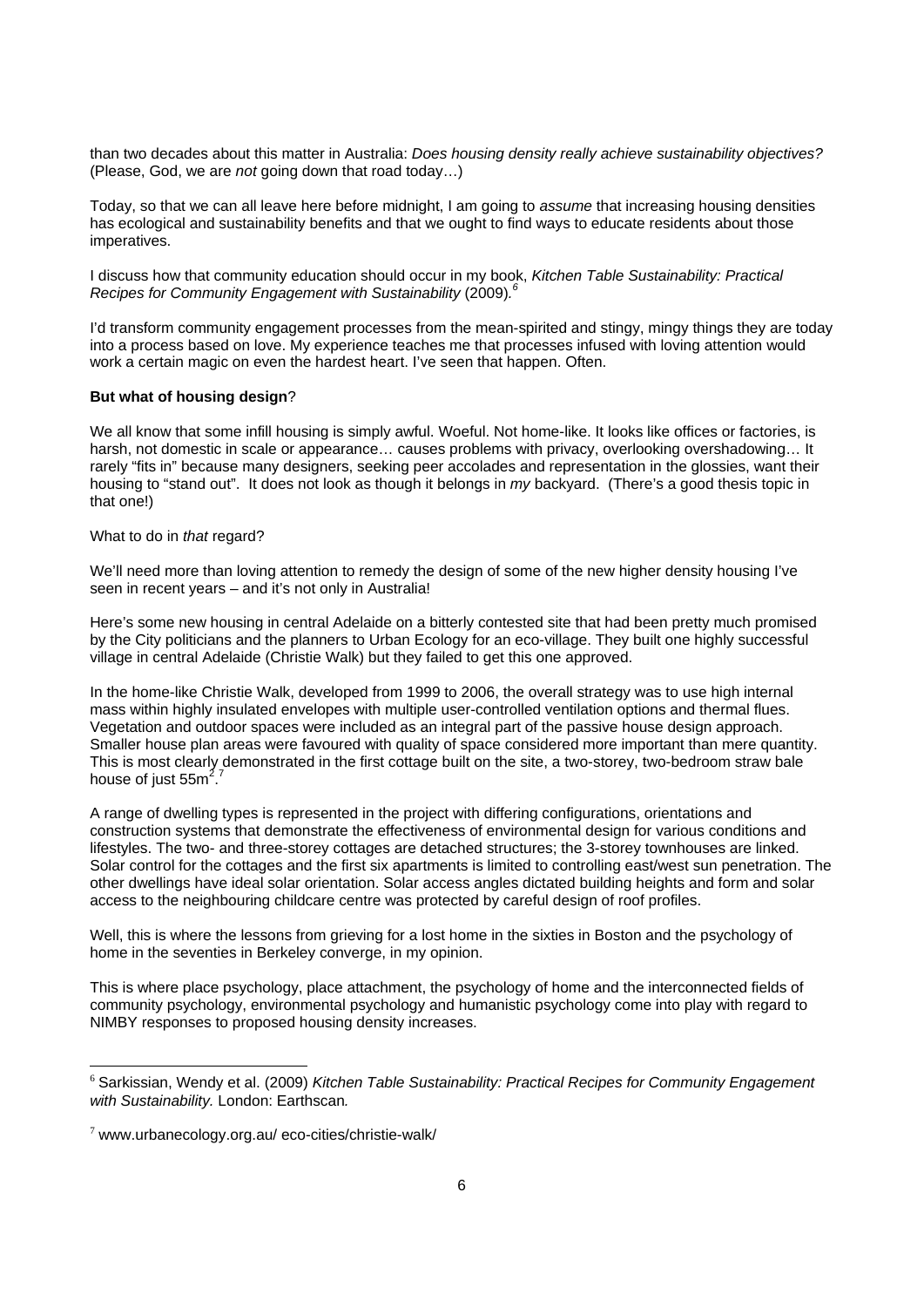Just as I am suggesting that we need to engage with *LOVE*, we need to design with *heart* and put the *heart*  back into the design process. And that means understanding people's heartfelt attachments to *home*.

To explain what home really means to people would take a lifetime. (And I have to fly back to Australia in a few days…) But because the intensity of people's reactions to housing is such a huge issue for planners and developers, we must identify some of the building blocks of place attachment and the psychology of housing. That way, we'll have some insights into what's happening to neighbors when they get so upset.

## **What exactly have we forgotten?**

This is some of the 'psychological' material we've forgotten from the seventies. Ten major categories of information, just for starters…

- 1. Environmental psychology
- 2. Place, place attachment and placelessness
- 3. The territorial core
- 4. Housing messages
- 5. The threshold
- 6. Congruence or "fit"
- 7. Privacy: frontstage and backstage
- 8. Identity, image and housing form
- 9. Personalization
- 10. The house as mirror of the self

I've been discussing this matter recently with a long-standing colleague, Boston-based John Zeisel<sup>8</sup>, whose path-breaking book, *Inquiry by Design*, is now in a revised second edition.<sup>9</sup> In this new book, Zeisel argues that "if a new paradigm is to further the discipline of environment-behavior studies [which I believe have faded from the planning discourse], it must shed new light on old concepts and introduce new concepts, methods, theories and models." For Zeisel, *place, personalization, territory* and *wayfinding* are four topics that form the core of environment-behavior (E-B) theory and practice. Critically, they also "play a central role in the evolution of the brain in all animals, including *Homo sapiens*."<sup>1</sup>

So … if we accept the importance of these old/new components of what we might call "residential satisfaction of the neighbors", then we can look more deeply into what's going on. And perhaps, armed with this forgotten knowledge, planners, developers and architects could start creating housing that is more home-like – in the deepest, most symbolic and significant sense of the term.

### **So where are we in our journey?**

I've suggested that mean-spirited approaches to community engagement that vilify NIMBYites won't work, but that approaches aligned with loving attachment and *LOVE* might. I've also suggested that creating housing that looks and feels like home, that obeys some basic, archetypal rules and acknowledges the psychological and symbolic components—for both residents AND neighbors — might help.

#### **But, wait, there's more!**

What do you do when things get really rough in *YOUR* neighborhood about housing density increases?

I suggest that you "phone a friend". That's what I had to do when it happened to me. At *my* place. On *my* territory. In *my* neighborhood. In *my* backyard.

<sup>8</sup> See Hearthstone Alzheimer's Care: http://www.thehearth.org/

<sup>&</sup>lt;sup>9</sup> Zeisel, John (1981). Inquiry by Design: Tools for Environment-Behavior Research. Monterey: Brooks/Cole. Revised edition, 2006: Inquiry by Design: Environment/Behavior/ Neuroscience in Architecture, Interiors, Landscape and Planning. Revised edition. New York and London: W/W. Norton.

 $10$  Zeisel, 2006: Chapter 14.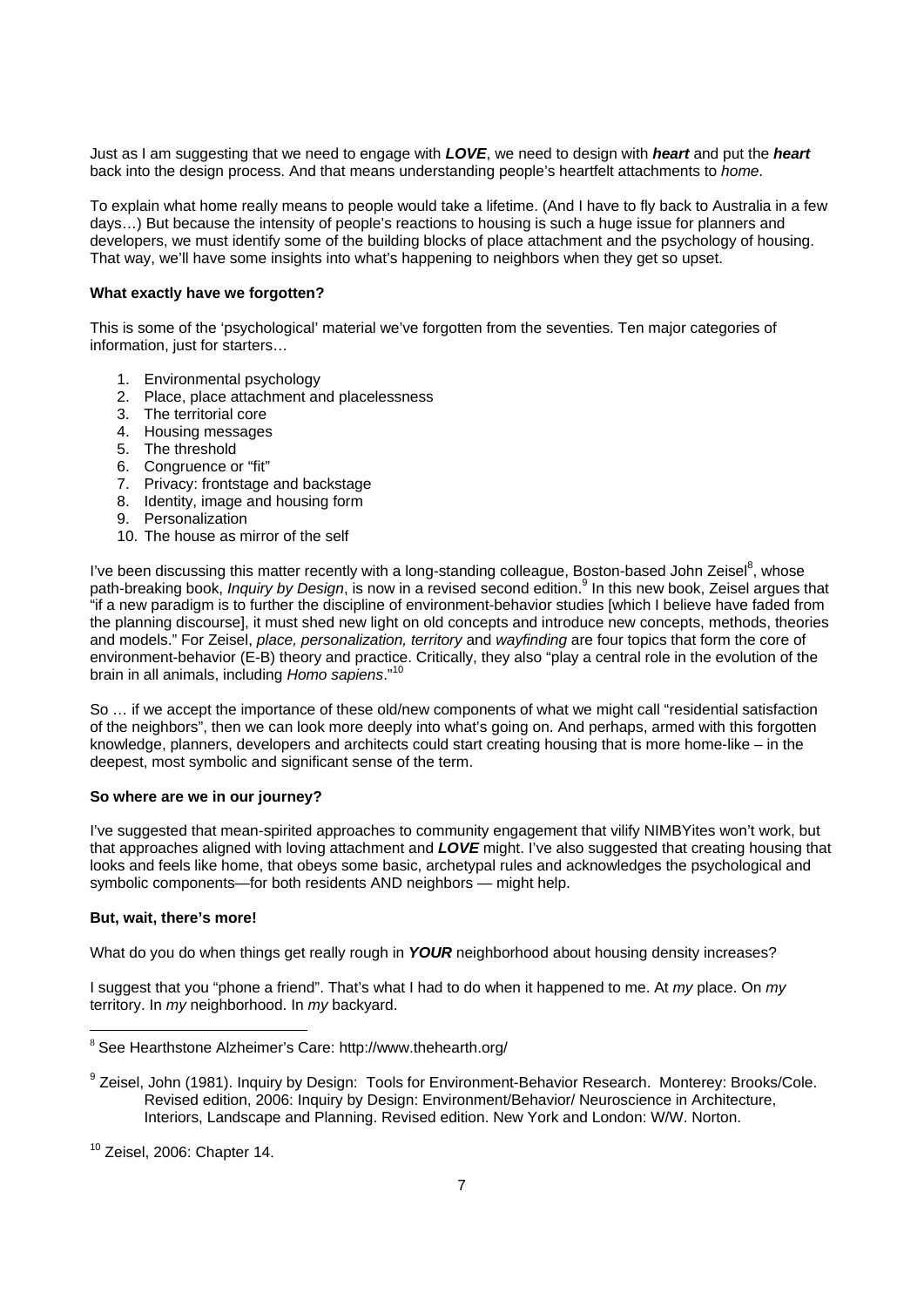So I'd like to conclude by telling you – very briefly – about the saga of the proposed dual occupancy (known as accessory units in the USA) in my 46-lot eco-village. And how having Professor John Forester from Cornell on email and at the end of the phone kept me from going completely nuts.

John's help was valuable *not* because he is an academic. It's because of *LOVE*. While I was climbing on my high horse, ready to ride off in all directions, John respected the voices and the views of my irritating neighbors. He felt they were saying something valid. He listened carefully for the feelings and the meanings – within and beneath – their words, not only to what was said.

Here's my home and here's what happened…

#### **So to conclude.**

It's a great mystery to me why these discourses have sunk from sight in the land professions. If anyone understands *why*, I'd be delighted to discuss it. Please!

However, to the business at hand: I'm a planner. I believe that, as planners:

- We must take action without delay to support affordable housing and ethnically and culturally mixed communities, as effective NIMBY-type strategies work to defend neighborhoods against social and tenure mix and other forms of integration and inclusion.
- We must retrieve and embrace our lost sociological and psychological wisdom about what makes good housing and good neighborhoods.
- We must evoke the memory of Boston's West End (and all of the inner city African-American communities discussed by Fullilove) and remember what happens when we mess with the fundamentals of housing and neighborhoods.
- We must work to create more sensitively designed higher density housing considering it as if it were going into our own backyards.
- We must pay careful and loving attention to the fine grain. *The divine dwells in the details.* While we must work effectively at all scales to achieve what residents and neighbors experience as "good design", tiny details matter greatly. In a high-crime neighborhood, if I can see who is at the door before opening it, it's a great boon. It won't cost more, but it needs forethought.
- We must be more curious about and respectful of the deeper messages that so-called NIMBYites are communicating.
- We must transform our weak community engagement processes with the principles of loving attachment and *LOVE*: *listening, openness, validation and education.*
- And if we are to develop higher density housing that is inclusive and welcoming, we must take decisive action. And quickly.

### **Here are my commitments and my suggestions:**

- 1. These are matters of direct relevance to everyone who cares about housing in our cities today. We urgently need cross-cultural and cross-disciplinary collaboration on these urgent matters. Could there be a role for the Joint Center in this work? I'd eagerly participate, coordinate, collaborate...
- 2. I have been working on this topic for decades and on this particular model for the past year. I am eager to pursue this work in practical terms and to collaborate with other scholars, researchers and practitioners in all the land professions. Please communicate with me: wendy@sarkissian.com.au.